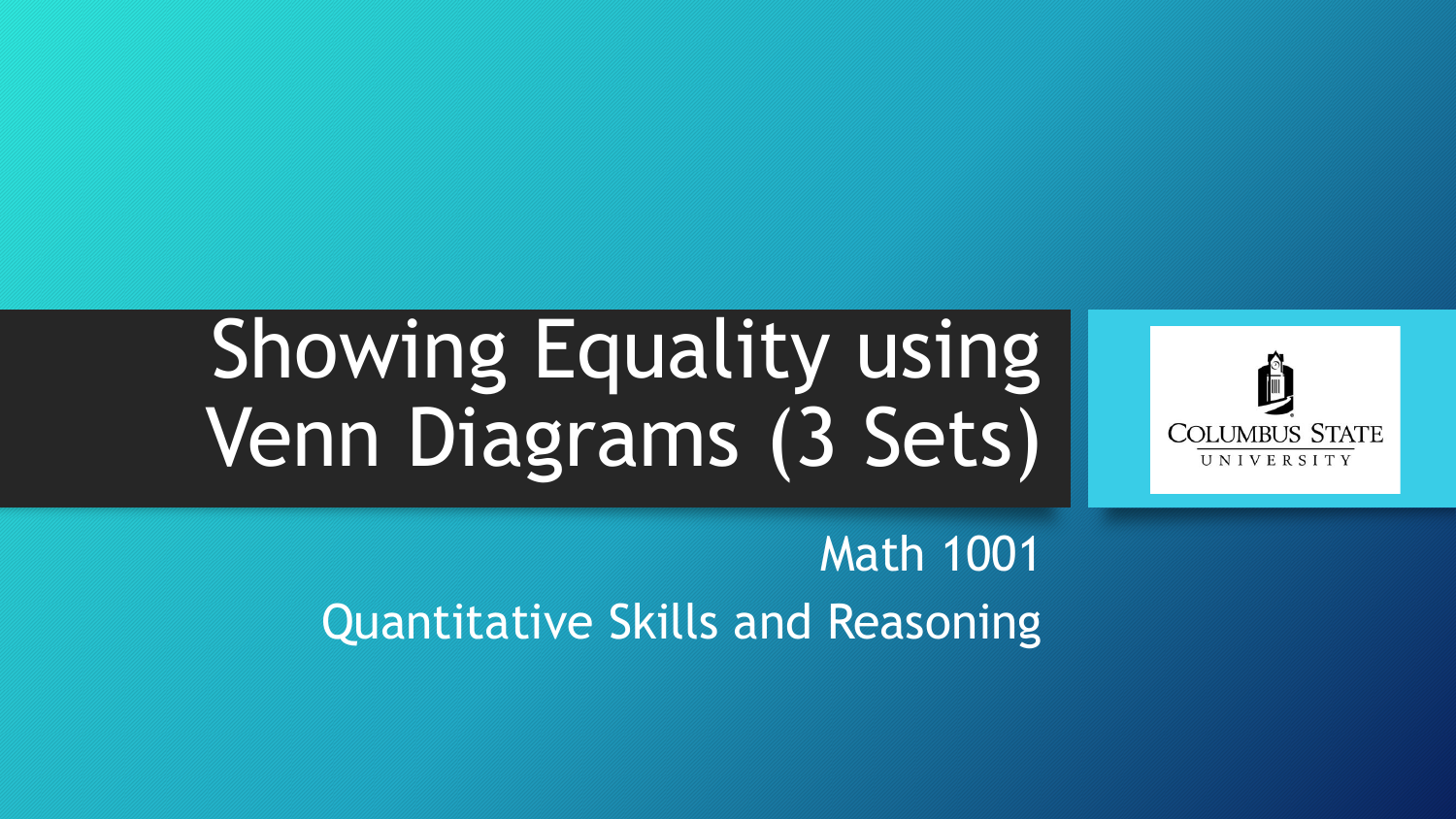## Venn Diagrams Involving Three Sets

- The given Venn diagram shows the eight regions formed by three intersecting sets in a universal set U.
- It shows the eight possible relationships that can exist between an element of a universal set *U* and three sets A, *B* and *C*. U
- An element of U:
	- May be an element of each *A*, *B* and *C* (Region i)
	- May be an element of *A* and *B*, but not *C* (Region ii)
	- May be an element of *B* and *C*, but not *A* (Region iii)
	- May be an element of *A* and *C*, but not *B* (Region iv)
	- May be an element of *A*, but not *B* or *C* (Region v)
	- May be an element of *B*, but not *A* or *C* (Region vi)
	- May be an element of *C*, but not *A* or *B* (Region vii)
	- May not be an element of *A*, *B*, or *C* (Region viii)

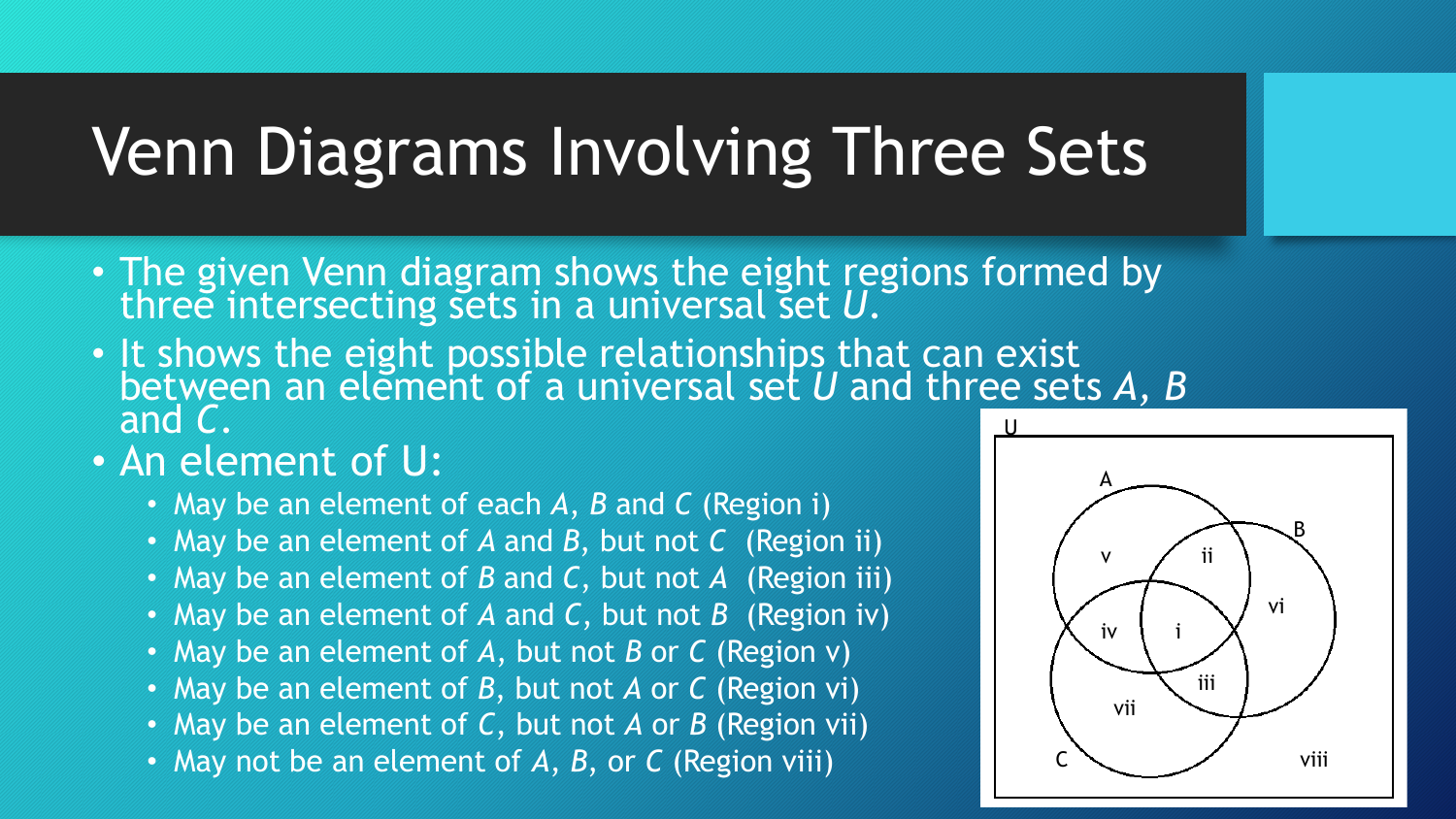### Venn Diagrams Involving Three Sets

#### • Which regions represent *B* ∩ *C* ?

• *B* ∩ *C* is represented by all the regions common to circles *B* and *C*. Thus *B* ∩ *C* is represented by regions i and iii.

#### • Which regions represent *B* ∪ *C* ?

• *B* ∪ *C* is obtained by joining the circles *B* and *C*. Thus *B* ∩ *C* is represented by regions i, ii, iii, iv, vi, and vii.



viii

U

C

A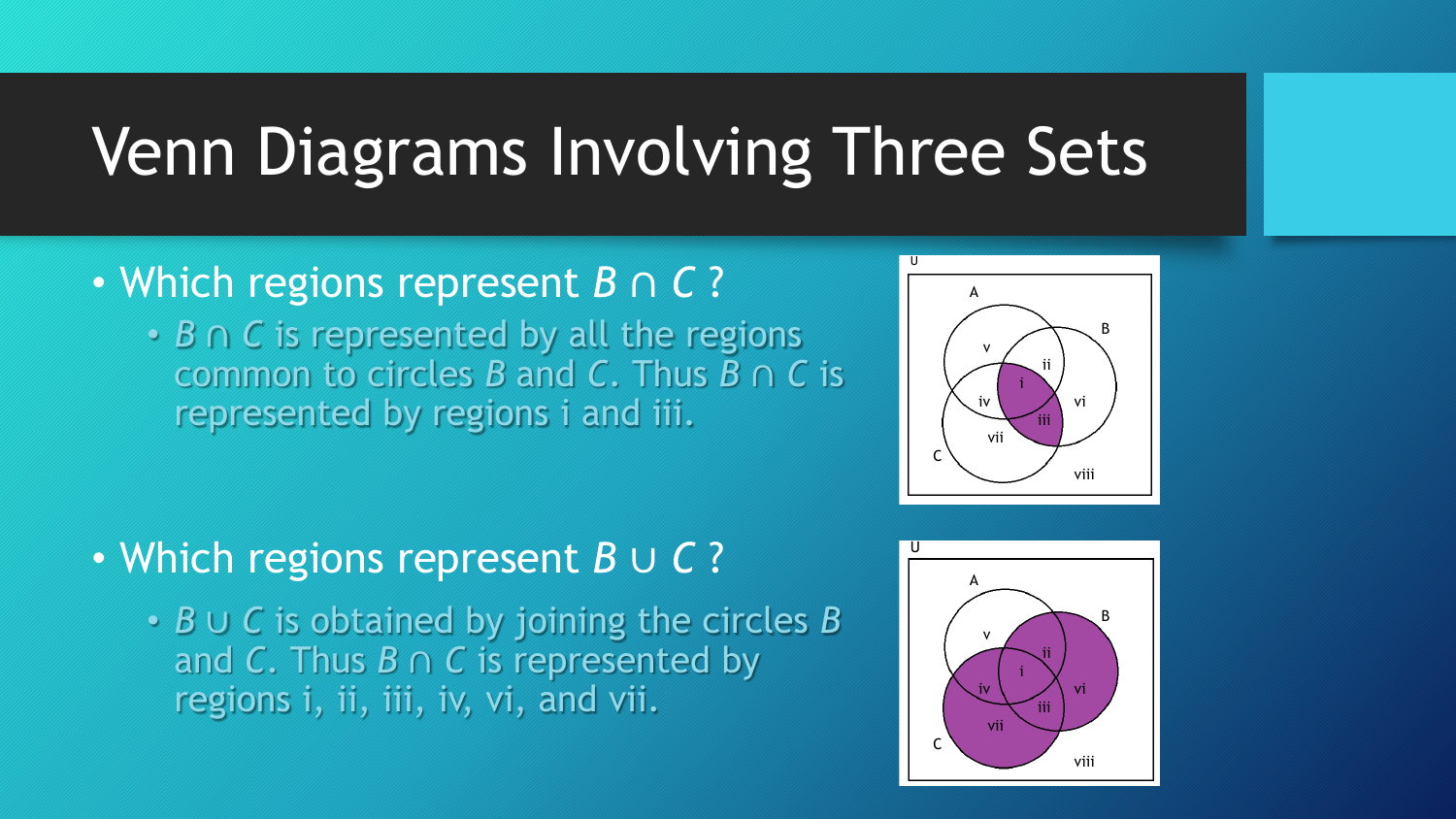### Venn Diagrams Involving Three Sets

### • Which regions represent *A* ∩ *C*' ?

• *A* ∩ *C*' is represented by all the regions common to circles *A* and simultaneously *not* in circle *C*. That includes the regions ii and v.

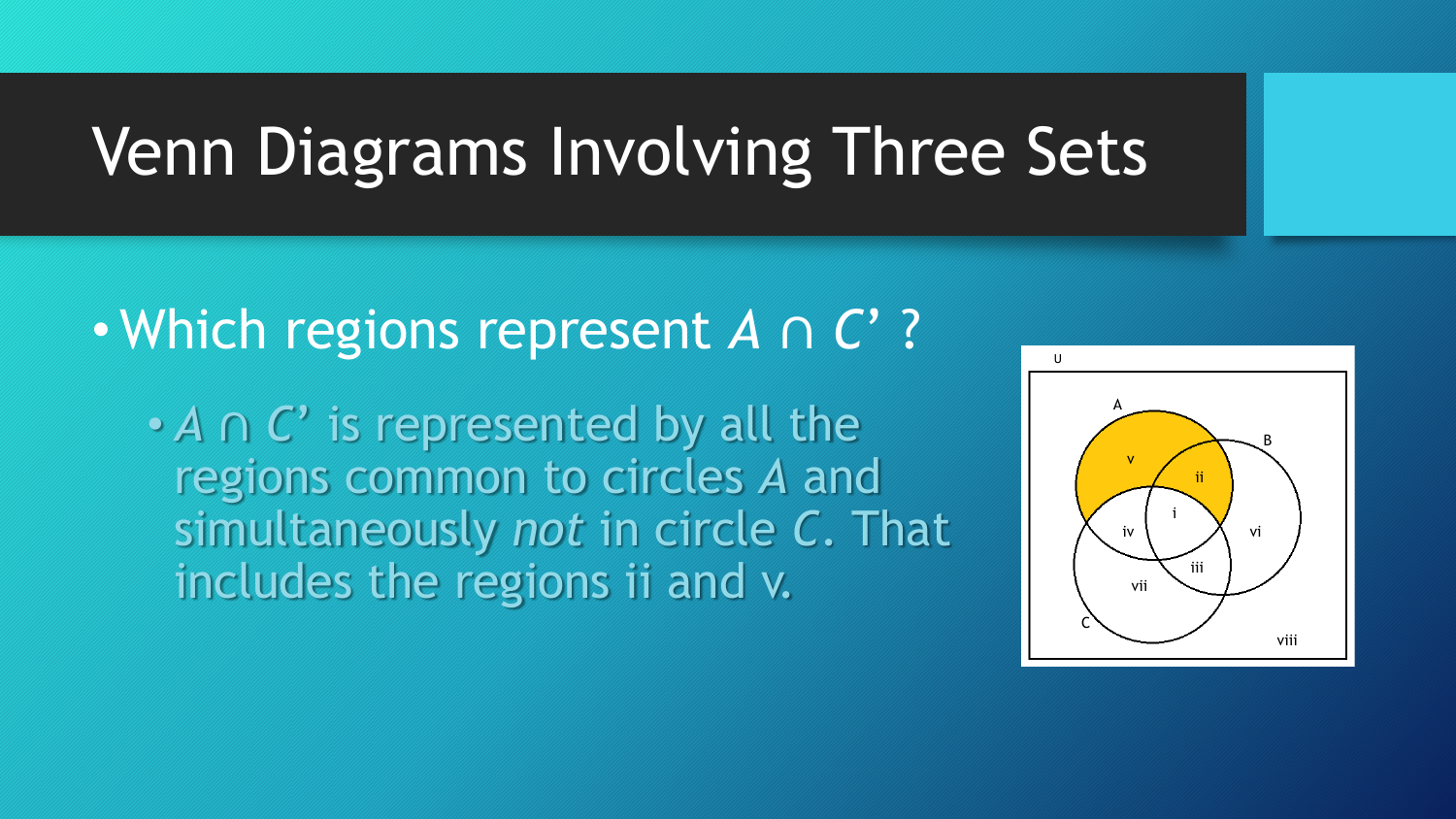- Determine whether *A* ∪ (*B* ∩ *C*) = (*A* ∪ *B*) ∩ *C* for all sets *A, B*, and *C*.
	- First, determine which regions are included in *A.*
	- Next, determine which regions are included in *B* ∩ *C.*

• Then, determine which regions are included in *A* ∪ (*B* ∩ *C*)*.*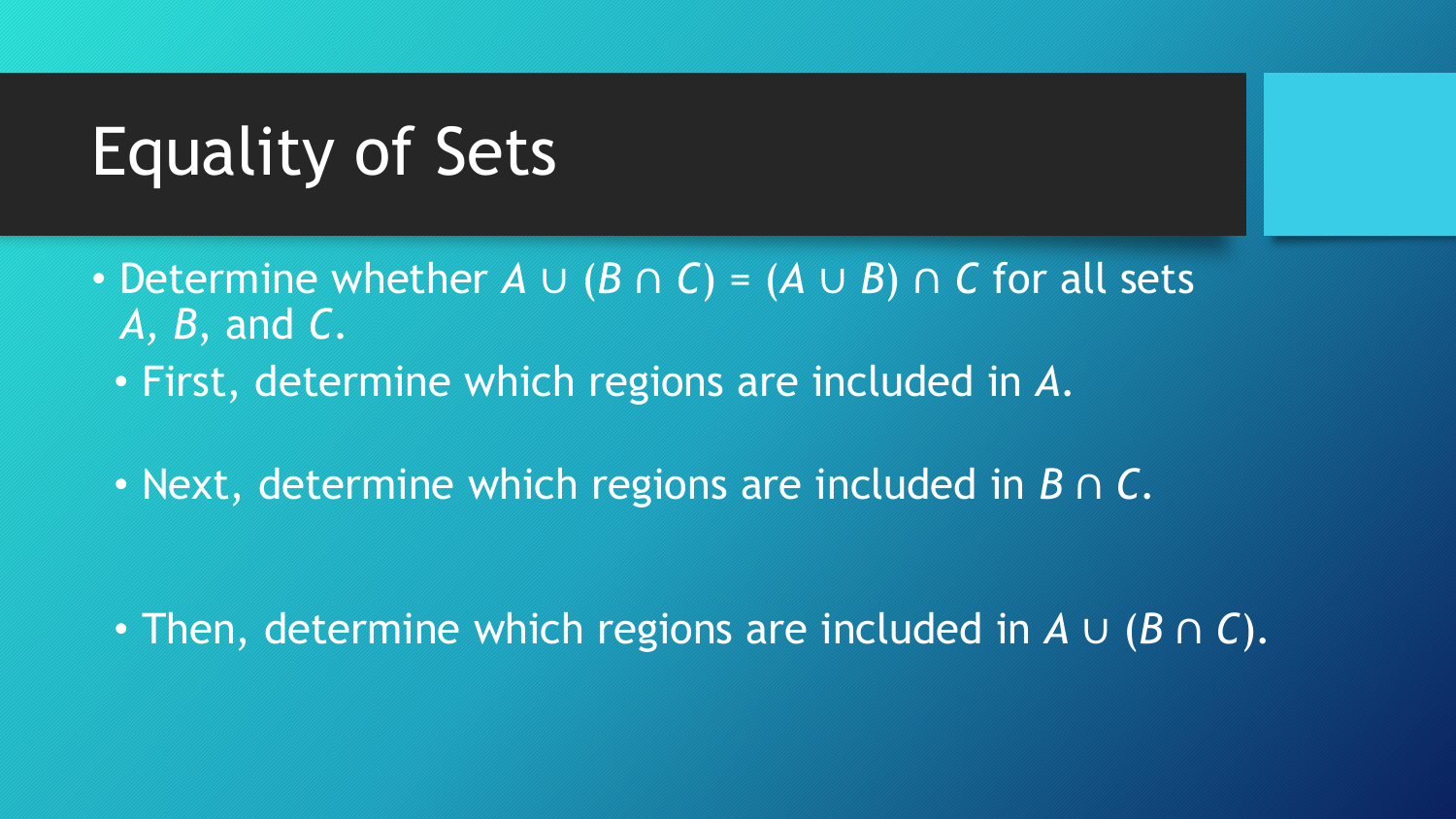#### • Determine regions representing *A* ∪ (*B* ∩ *C*)



 $A: i, w, w, v$  $B \cap C$ : i; iii  $AUCB\\ C$ :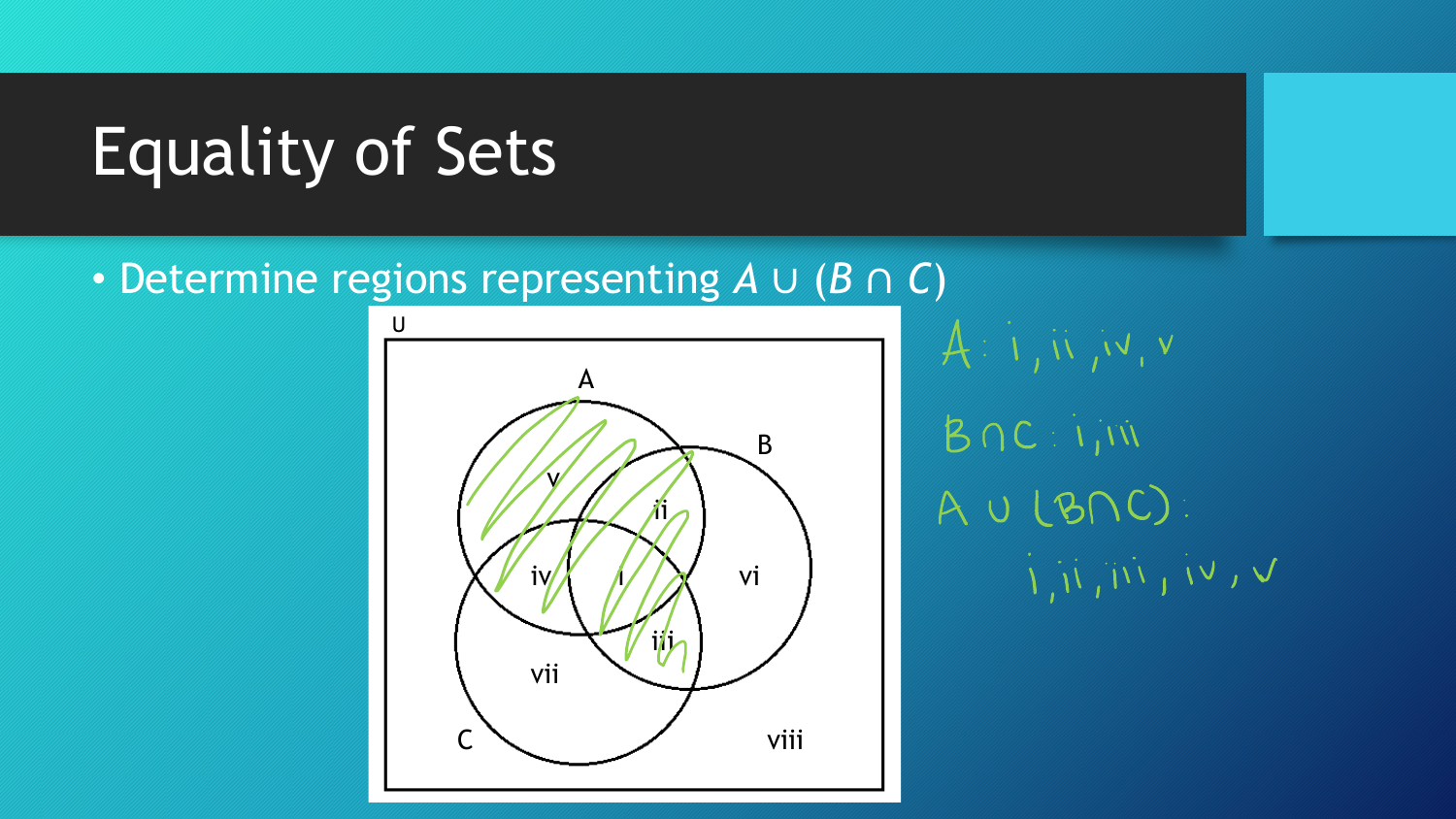- Determine whether *A* ∪ (*B* ∩ *C*) = (*A* ∪ *B*) ∩ *C* for all sets *A, B*, and *C*.
	- *A* includes the regions i, ii, iv, and v. • First, determine which regions are included in *A.*
	- Next, determine which regions are included in *B* ∩ *C.*
		- *B* ∩ *C* includes all elements that are common to both *B* and *C*. These are the regions i and iii.
	- Then, determine which regions are included in *A* ∪ (*B* ∩ *C*)*.*
		- Here we include each region mentioned previously. Therefore, we have regions  $\overline{i}$ , ii, iii, iv, and v.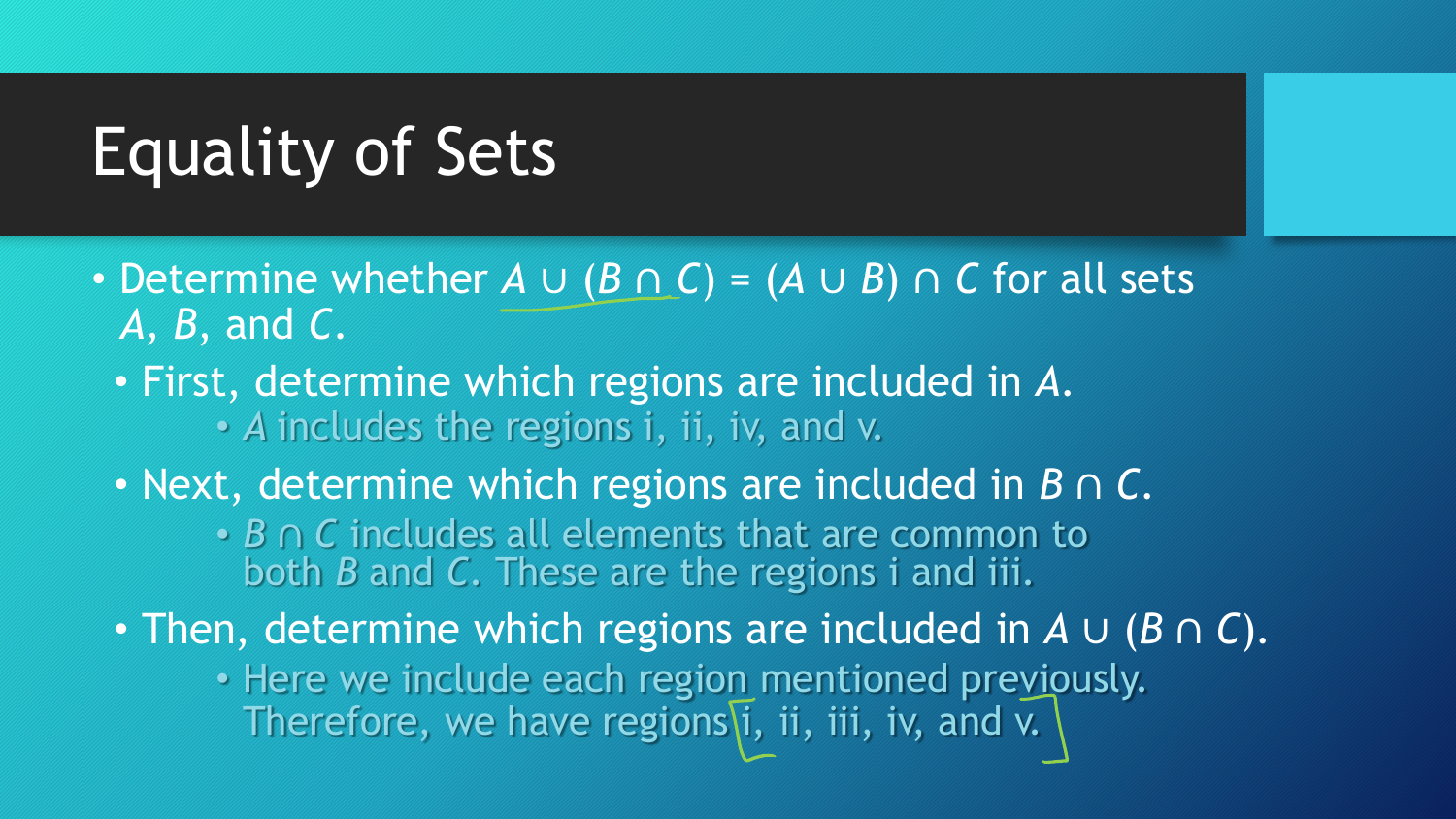- Now we must check to see if (*A* ∪ *B*) ∩ *C* is also represented by regions *i*, *ii*, *iii*, *iv*, and v.
	- First, determine which regions are included in *A* ∪ *B*.

- Then, determine which regions are included in *C.*
- Finally, which region(s) represent the intersection of *A* ∪ *B* and *C*.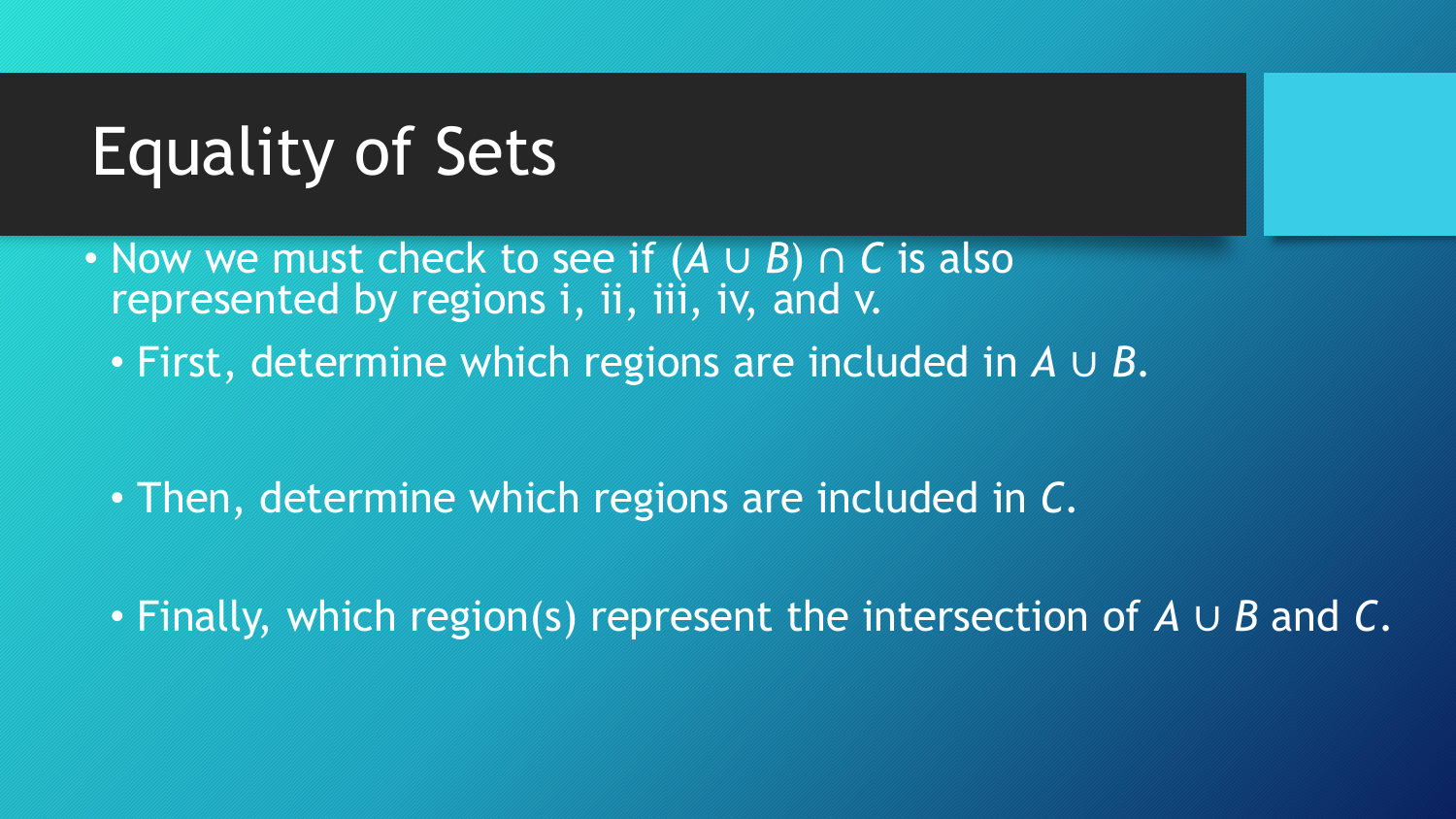• Now we must check to see if (*A* ∪ *B*) ∩ *C* is also represented by regions i, ii, iii, iv, and v.



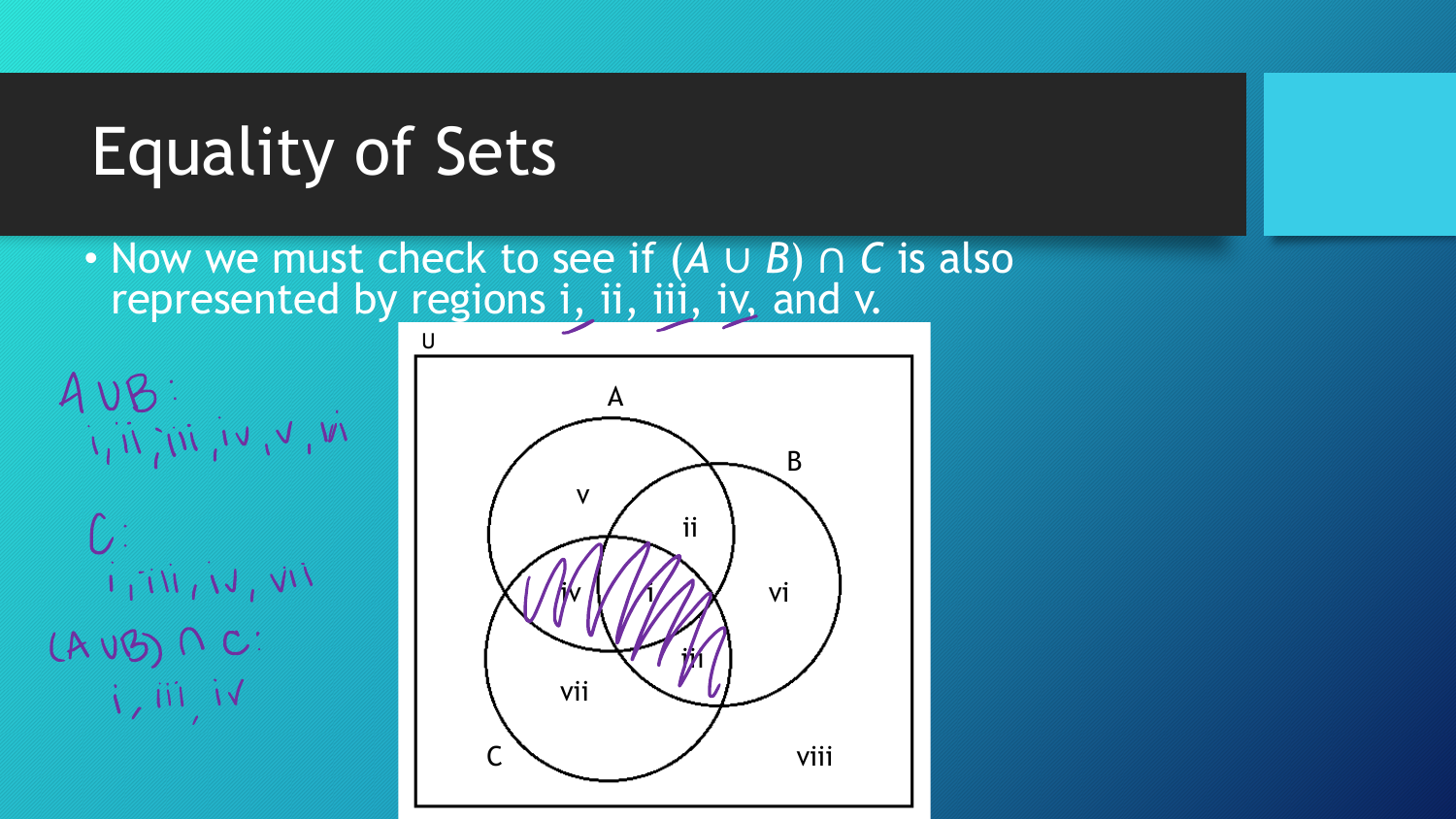- Now we must check to see if (*A* ∪ *B*) ∩ *C* is also represented by regions *i*, *ii*, *iii*, *iv*, and v.
	- First, determine which regions are included in *A* ∪ *B*.
		- Regions include all those in the circles *A* and *B*: regions i, ii, iii, iv, v, and vi.
	- Then, determine which regions are included in *C.*
		- *C* includes regions i, iii, iv, and vii.
	- Finally, which region(s) represent the intersection of *A* ∪ *B* and *C*.
		- The regions common to both *A* ∪ *B* and *C* are
			- region i, iii, and iv.
- Since both are represented by different regions, we know that  $A \cup (B \cap C) \neq (A \cup B) \cap C$  for all sets  $\overline{A}$ ,  $B$  and  $C$ .